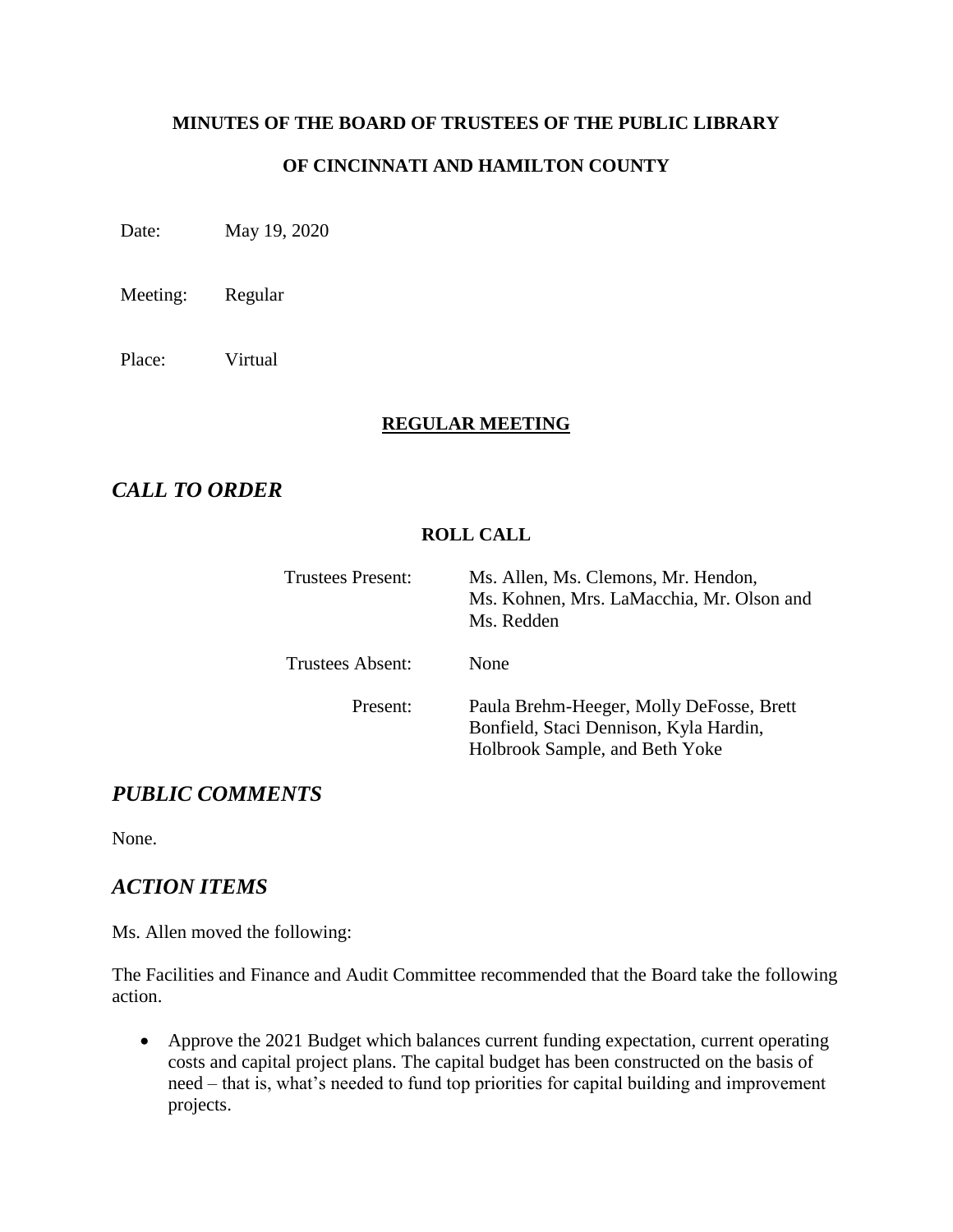The proposed general fund operating budget of \$66,120,680 is approximately less than 1% greater than original 2020 appropriations but closer to 3% factoring the infrequent occurrence of 27 pays in 2020. Although there are many variables about the delivery of service over the next few years, we have built this increase in to allow for increases in salary rates and other categories of expenditure in support of the strategic plan of the organization.

|                              | 2021                |                |
|------------------------------|---------------------|----------------|
|                              | <b>General Fund</b> |                |
|                              | 2020                | 2021           |
| <b>Beginning Balance</b>     | 15,400,000.00       | 9,170,000.00   |
| Public Library Fund          | 41,793,176.00       | 70,807,957.00  |
| Local Tax Lew                | 37,211,623.00       | 37,211,623.00  |
| Subtotal                     | 79,004,799.00       | 108,019,580.00 |
| Other Library Revenue        | 3,030,201.00        | 1,866,100.00   |
| <b>Total Receipts</b>        | 82,035,000.00       | 109,885,680.00 |
|                              |                     |                |
| <b>Operating Expenditure</b> | 65,765,000.00       | 66,120,680.00  |
| Transfers Out                | 22,500,000.00       | 51,185,000.00  |
| <b>Total Expenditure</b>     | 88,265,000.00       | 117,305,680.00 |
|                              |                     |                |
| <b>Ending Balance</b>        | 9,170,000.00        | 1,750,000.00   |
| Less Contingency             |                     | 1,750,000.00   |
| Available Balance            | 9,170,000.00        |                |

# **The Public Library of Cincinnati and Hamilton County**

The capital budget includes the remaining anticipated projects identified in the Facility Master Plan (FMP) released in January 2020 that have been deferred from 2020 and those identified for 2021.

| \$<br>16,800,000 |
|------------------|
| \$<br>2.500,000  |
| \$<br>1,000,000  |
| \$<br>9,999,320  |
| \$<br>2,500,000  |
| \$<br>1.500.000  |
| \$<br>4.500,000  |
| \$<br>2,700,000  |
| \$<br>5,500,000  |
| \$<br>3,000,000  |
| \$<br>1,500,000  |
|                  |
| 51.499.320       |
|                  |

The budget reserves two contingencies  $- a $1,750,000$  operating contingency (3%) in the General Fund and a \$2,000,000 capital contingency in the Building and Repair Fund.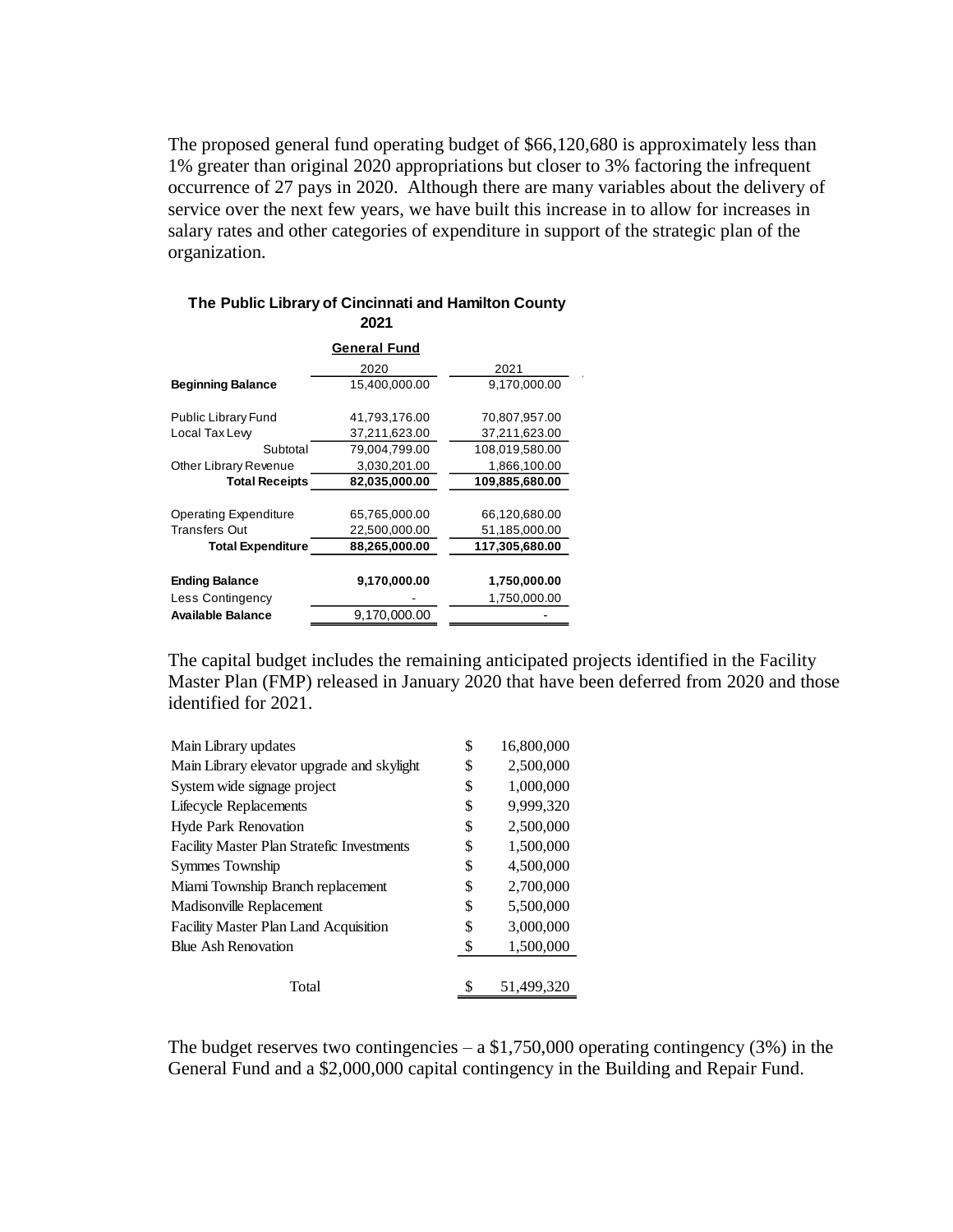The General Fund expects to end 2020 with \$9,170,000 of available funding. To fund the 2021 budget, the Library will need intergovernmental revenue of almost \$110 million. The source of that revenue is the Public Library Fund and local property taxes. For budget purposes, property tax receipts for 2021 are estimated at \$37,211,623 which is approximately the amount expected for 2020**.** The balance of the intergovernmental revenue, \$70,807,957, is being requested from the PLF.

- Approve continuing to negotiate a lease agreement for the Deer Park Branch to relocate within the same shopping center in a larger space – approximately 25,000 square feet with anticipated lease approval at the June 9, 2020 meeting.
- Approve continuing to negotiate a lease agreement for the Madisonville Branch with the Ackermann Group for space on the first floor of a multi-use project with anticipated approval at the June 9, 2020 meeting. The Ackermann Group has worked to provide dedicated parking for the Library.
- Approve the award of the contract to lowest responsible bidder, Triton Services and approve the North Central Branch HVAC Replacement Project Budget including the contingency of 10% as follows:

| Project budget:                   |           |
|-----------------------------------|-----------|
| Contract:                         | \$606,400 |
| Contingency:                      | \$60,640  |
| <b>Total Construction Budget:</b> | \$667,040 |

- Approve authorization for the Director to approve change orders that do not increase the overall budget and to execute the Certificate of Substantial Completion. All change orders will be reported to the board for confirmation.
- Confirm the following approved change orders for the Energy Retrofit project:

| Conractor           | Trade Contract                 | Change order #  | Purpose                                              | Amount    |
|---------------------|--------------------------------|-----------------|------------------------------------------------------|-----------|
| Atkins & Stang Inc. | Building Electrical Switchgear | Change Order #2 | Relocate lighting circuits not previously identified | 10.037.00 |
|                     |                                |                 |                                                      |           |

This Energy Retrofit project is almost complete. The electrical work is finished and the HVAC installation and fire suppression system installation are still in progress. It is expected to be done by the end of the June.

• Confirm the following approved change orders for the Price Hill Branch Accessibility project: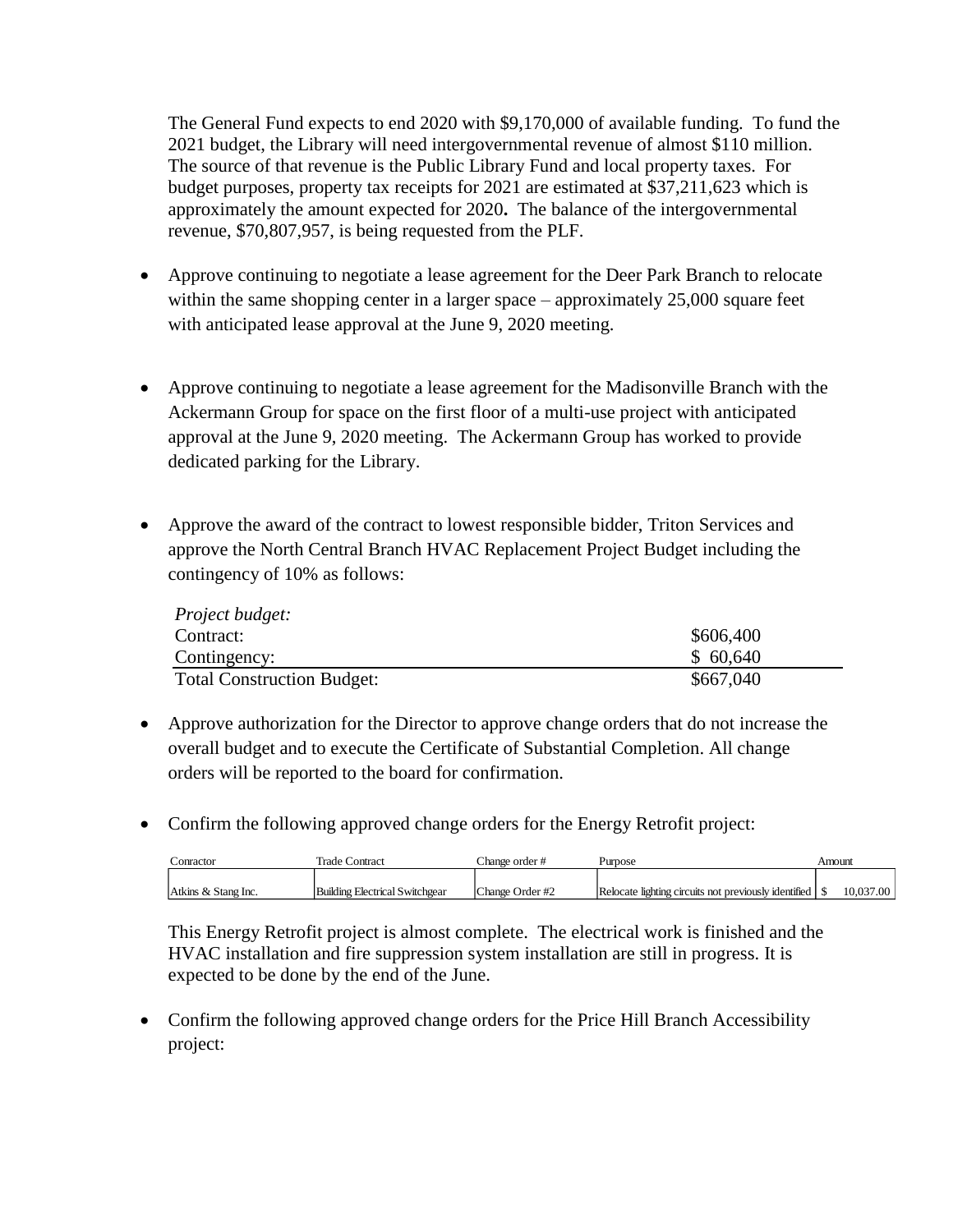| Conractor                                              | <b>Trade Contract</b>  | Change order #  | Purpose                                        | Amount      |
|--------------------------------------------------------|------------------------|-----------------|------------------------------------------------|-------------|
|                                                        |                        |                 | Hidden Slab Removal/Fire Line Service Scope    |             |
| Jostin Construction                                    | <b>General Trades</b>  | Change Order #1 | Swap/GCWW Tap Fee Re-imbursement               | 3,278.00    |
| <b>SSRG</b>                                            | Masonry                | Change Order #1 | Bulletin #2 - Added Bond Beams & Grout         | 9,116.23    |
| CHC Manufacturing                                      | Structral Steel        | Change Order #1 | Stitch welding vs. full welding on bent plates | (2,200.00)  |
| Geiger Construction Products Window/Storefront/Glazing |                        | Change Order #1 | Curtainwall/screenwall product substitution    | (53,339.00) |
| Dalmation Fire                                         | <b>Fire Protection</b> | Change Order #1 | Exterior Fire Service Line Scope Swap w/ GC    | (4,000.00)  |

The Price Hill Branch Accessibility project broke ground at the end of March. Although the easement for the drive off of Purcell is still in process, the City Planning Commission has recommended approval. The project is currently on schedule and on budget. Demolition is almost complete and foundation walls are being poured. During demolition, there was mercury discovered in a unit in the attic which resulted in abatement by the Library. The cost was \$36,000 and was able to be absorbed into the overall project budget.

• Confirm for the following approved deduct change order to complete the Distribution Center project:

| onracto.                      | $\mathbf{r}$<br>ontract<br>Trade                                                    | Change<br>ord<br>$\sim$                        | Purpose                    | Amount        |
|-------------------------------|-------------------------------------------------------------------------------------|------------------------------------------------|----------------------------|---------------|
| <br>elmaier<br>$\alpha$<br>ັບ | $\overline{\phantom{a}}$<br><b>.</b><br>eneral<br>l rodoc<br>$\overline{\text{14}}$ | $\sim$<br>$_{\rm -}$ hange<br>order<br>$\pi$ . | Jnuse<br>roofing allowance | $\sim$ $\sim$ |

Mrs. LaMacchia seconded.

Voting for the motion: Ms. Allen, Ms. Clemons, Mr. Hendon, Ms. Kohnen (Ms. Kohnen abstained on the Madisonville Branch lease), Mrs. LaMacchia, Mr. Olson and Ms. Redden… 7 ayes. The motion carried. **(09-2020)**.

### *INFORMATIONAL ITEMS*

#### **EVA JANE ROMAINE COOMBE DIRECTOR'S REPORT**

Ms. Brehm-Heeger reported that:

• On May 14<sup>th</sup> the Hamilton County Commissioners appointed Greg Olson, CEO of Urban Sites, as the newest member of the Library's Board of Trustees. Mr. Olson was appointed to fulfill an unexpired term, beginning now through September 30, 2020 and also appointed for a term of seven years that will commence on October 1, 2020 and will expire on September 30, 2027. A graduate of Xavier University, Mr. Olson has served as a leader and board member for a variety of community organizations including the Good Samaritan Hospital Foundation and The Cincinnati Preservation Association. He is the immediate past Board Chair of the OTR Chamber, Director of the Ed and Joann Hubert Foundation and Director of the William S. Olson Memorial Foundation. Welcome to Mr. Olson!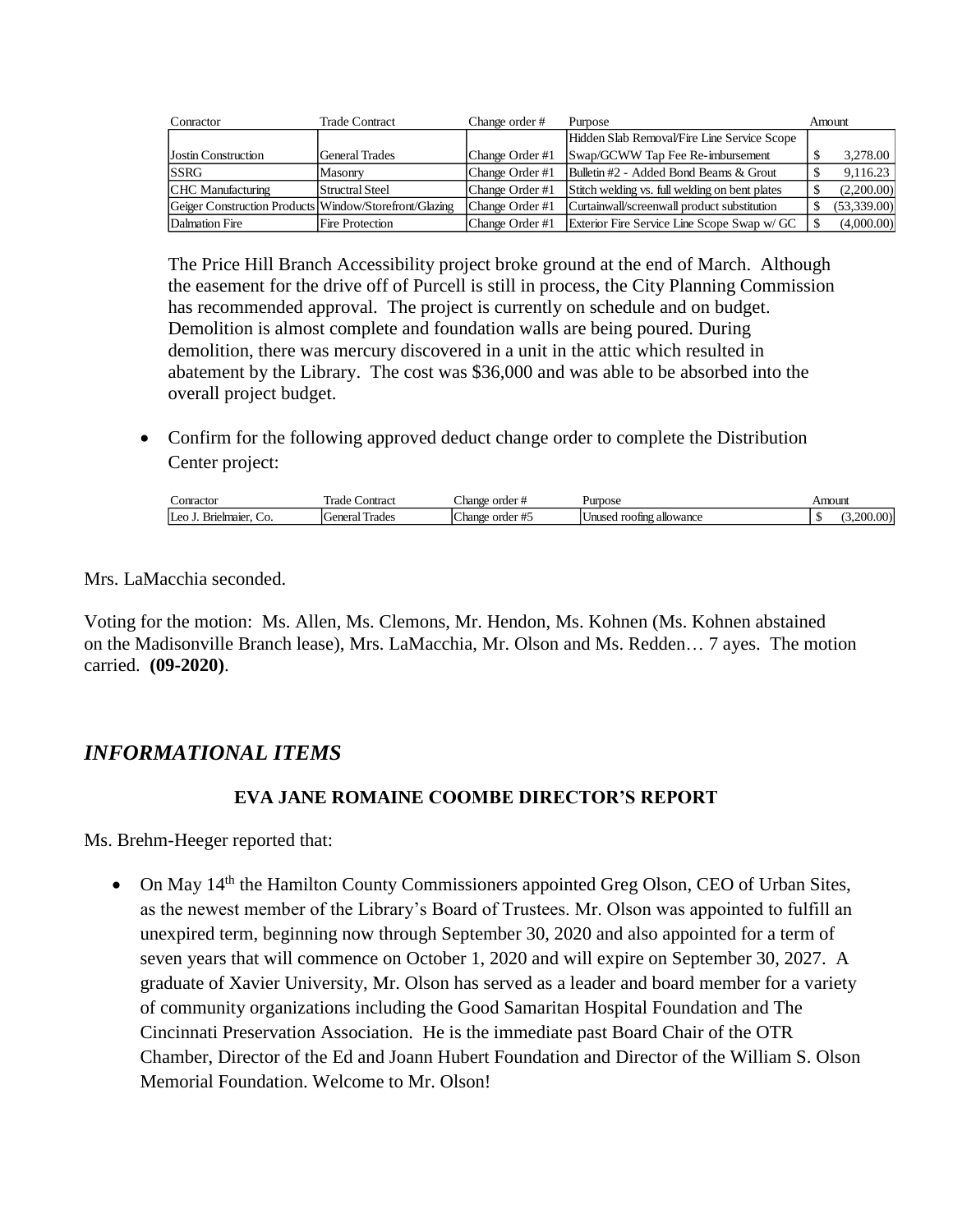- Since March  $13<sup>th</sup>$  we have been demonstrating our resiliency our organization's ability to withstand changes to our environment and still function - by quickly and effectively transitioning from in-person service to virtual services. Ms. Brehm-Heeger and many members of the Senior Leadership Team have been utilizing the Microsoft Teams platform to provide a daily staff update, answering questions and keeping staff informed of the Governor's plans and our own service adjustments and initiatives. A snapshot of statistics on customer impact and use demonstrating our leadership and staff effectively pivoting during the time since closing for inperson service include:
	- 25 live online events hosted
	- 158 on-demand videos created
	- 141 virtual 30-minute reference/service assistance appointments
	- Over 14,000 calls, 3,500 chats  $& 2,600$  emails handled
	- In connection with UMC food ministries more than 8,000 meals served to young people
	- 400 cloth masks delivered to TriHealth in support of first responder PPE needs
	- Increased average daily use of digital and Ematerial services by customers with Overdrive (Ebooks and Eaudiobooks) use at 9,474, representing a 7% increase since March 15 and Kanopy (streaming video) use at 468, representing 20% increase since March 15

The Library is also working through the details on how to safely restart in-person service elements. Beginning in mid-March a team of staff at all levels began the challenging work of planning for recovery and restoration of service using a tiered model. This team, led by Customer Experience Manager, Justyn Rampa and Regional Manager, Kathy Taylor has produced an evolving plan that is guiding us as we move into our next phase of service. The current plan includes four tiers with services phased in at each tier:

- Tier One: Your Library a phone call or click away. This is the Tier we activated days after closure and involves working with customers in a remote and virtual service model.
- Tier Two: Your Library to go. This is the Tier we are getting ready to activate this month which will involve working with customers in a contact-less, in-person service model.
- Tier Three: Your Library in person and responsibly physically distanced. This is the Tier in which we will start to work with customers back in our buildings, while still adhering to physical distancing guidelines.
- Tier Four: Your Library reimagined. This is the Tier where we will really have an opportunity to innovate and reimagine the way our library operates and we serve our customers. This tier will be a chance to respond to a shifting landscape in a post COVID-19 world where many of our customers' needs will have shifted and we will need to be responsive to that.

In mid-May, utilizing a Return to Work guide focused on staff safety and best practices, additional staff began to return to our locations to prepare for the launch of drive-thru and pilot curbside service on May 26. Drive-thru service is scheduled to resume on that date at: Covedale, Groesbeck, Harrison, Main & Reading with Symmes piloting curbside service. Additional locations for curbside are scheduled to follow on May 28 and June 1 as the variables (outlined below) are assessed and allow for expanding curbside service.All of these plans are subject to change. They are also subject to the safety guidelines outlined in the Governor's [Responsible](https://governor.ohio.gov/wps/portal/gov/governor/media/news-and-media/covid19-update-april-27)  [ReStart Ohio Plan.](https://governor.ohio.gov/wps/portal/gov/governor/media/news-and-media/covid19-update-april-27) Assessment variables include: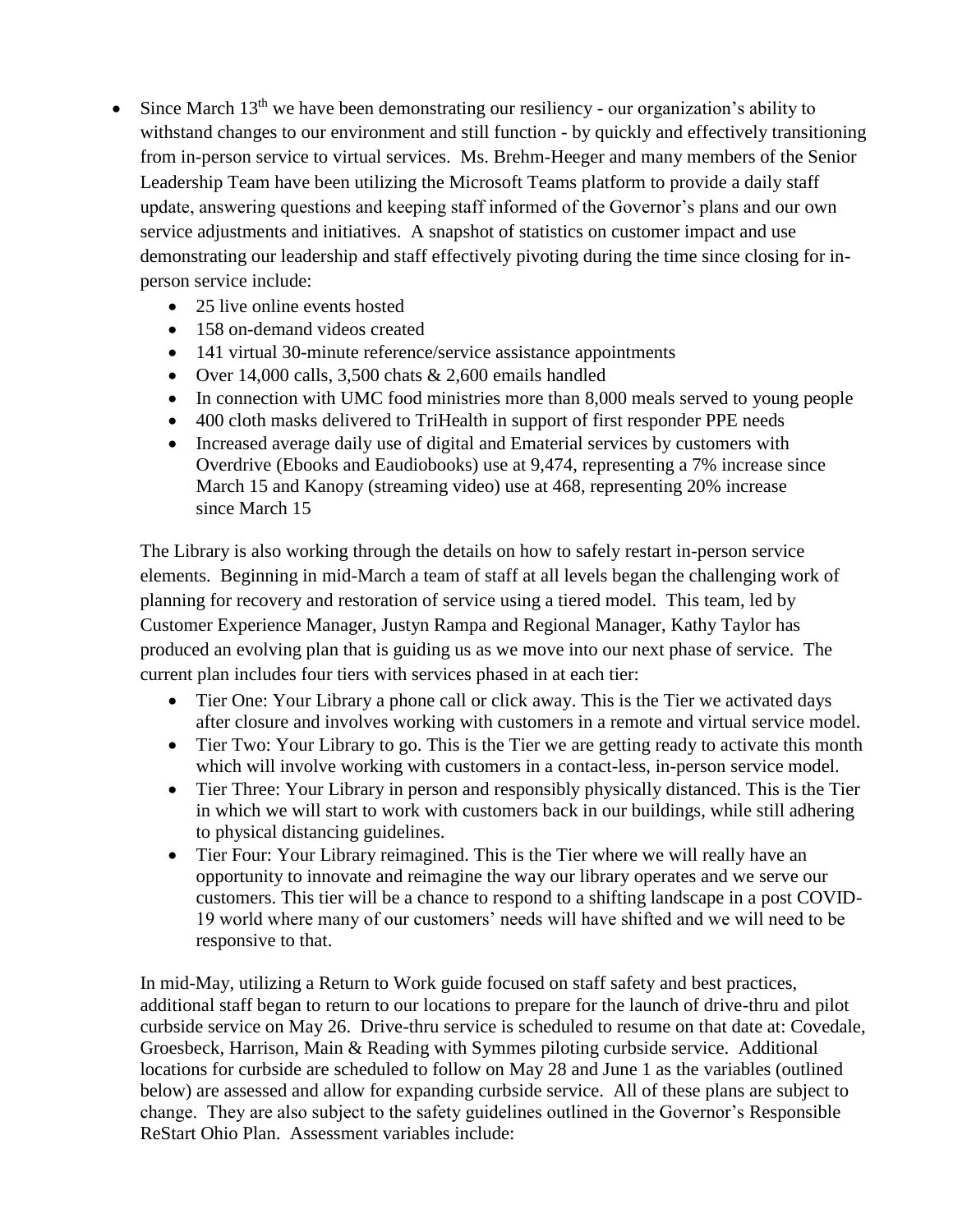- Our ability to ensure that we have enough available personal protective equipment (PPE) and hand sanitizer for staff.
- Making sure locations from which we offer service have space for physical distancing among our staff and a reasonable area for pick-up by customers that also permits the required 6 feet of physical distancing space.
- Facilities conditions that are outlined as best practices by the Governor's recent information on operating during the pandemic.
- Time for daily disinfecting of work surfaces and areas, and access to the needed disinfecting supplies to accomplish this.
- Staggered start and work times for staff members.
- Appropriate staffing levels available to provide service.
- Budget situation.
- Protocols for staff members to perform daily symptom assessments.
- Working staff in specific "cohorts," as is the best practice from many businesses (health care, day care, firefighters, utility workers) that have been operating during the pandemic.

Mr. Hendon commented on the use of asbestos collecton bags and Mr. Olson mentioned UV light.

- Recently, several public libraries in Northern Kentucky announced they were eliminating fines and fees through an "Amnesty for All" initiative. During these challenging times we believe it bears strong consideration for our Library to follow suit, at least through 2020 and potentially beyond. Additionally, fines and fees make up a very small portion of overall revenue for us. In the current disrupted pandemic environment we have been (and intend to continue to do so) extending due dates for materials so customers are not accumulating fines and have not been since mid-March. At the June Board meeting we will provide a review of the financial costs and revenue of fines and fees as well as information about policies and procedures that will ensure our material is still returned and available for others to use, as is the model on which public library service is based.
- The Ohio Library Council's (OLC) annual legislative day, mentioned in the February Director's Report, was cancelled this year due to the COVID-19 pandemic. Nationally, the American Library Association's in-person Legislative Day was also cancelled, though a virtual National Library Legislative Week took place May  $4 - 8$ .
- Included in the May Library Board meeting packet of information are several statistical elements:
	- We have continued to produce a monthly report in the same layout and format for historical purposes. Some data is missing or incomplete (e.g. programming) while other data is nonexistent (e.g. visits). We will make updates as data becomes available.
	- Due to Covid-19, the library has shifted to reporting on brand new data sets in different ways. We have explored data around the following topics on a weekly basis and it is captured in the Data Analytics around closure (updated 5/5/2020). This includes:
		- $\circ$  Calls, chats, and emails to the Virtual Information Center (VIC): daily and hourly trends
		- o Ebranch usage: average daily usage by vendor and the number of unique users
		- o Number of new downloadables cardholders (including temporary cards)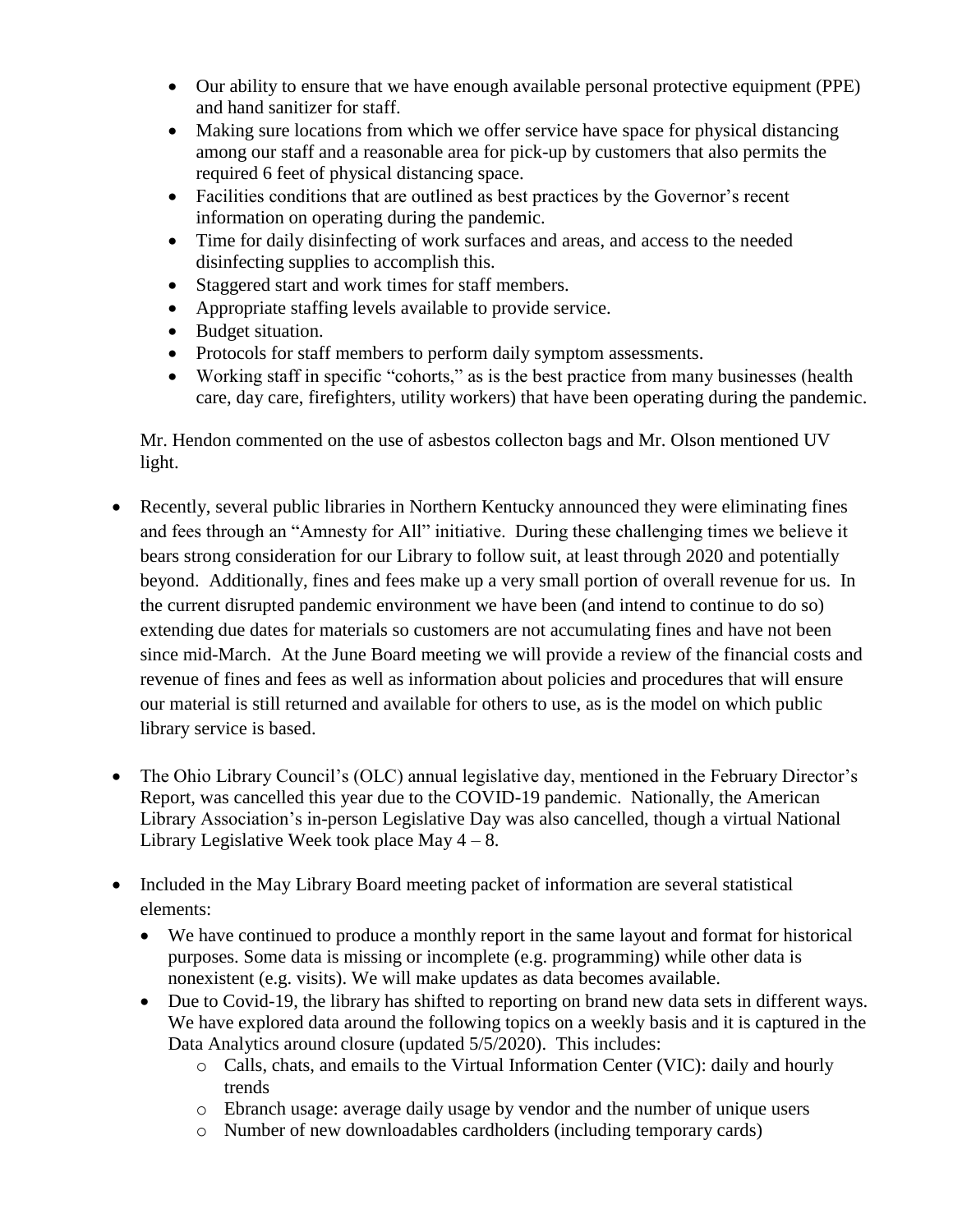- o Wifi usage trends while our physical locations are closed to the public
- o Website pageviews
- o Staff usage of Microsoft Teams
- o OrangeBoy conducted a survey around customer usage and needs
- We propose producing a statistical report in the format of the Director's Report on a quarterly basis. This would allow us to present quarterly and seasonal trends in our data. We plan to share traditional statistics around circulation and visits but also introduce new statistics that share the work we are doing all across the library system.
- Finally, we typically include an additional report: top 10 checkouts by audience and format. This report has been discontinued on a monthly basis in favor of producing annually going forward.

#### **FACILITIES AND FINANCE AND AUDIT COMMITTEE REPORT**

Ms. Redden reported that:

- The PLF (Public Library Fund) revenue has been greatly impacted by the economic fallout of the COVID-19 pandemic.Although the exact loss of revenue is unclear at this time, with the information we have we are anticipating an overall shortfall of between \$10 and \$14 million from all sources. We will bring appropriation changes for approval to the Board in August. At that time, we will have more complete information. Currently we have identified the following opportunities for savings:
	- Staffing changes announced April 27 which included furloughing 106 12-hour per week staff members, reducing hours of 435 staff members by 75%, and salary reductions for the Senior Leadership Team.
	- Operational savings from reduction in consumption of supplies and services as the result of being closed and deferring major purchases and projects until 2021. Some of the savings in supplies are being offset by new supplies needed for the delivery of service in a safe and socially distanced manner (masks, paper bags, increase in cleaning and sanitizing supplies are examples).
	- Reducing Library Materials budget by \$1,000,000.
	- Reducing Transfer Out from the General Fund to the Building and Repair Fund as needed and deferring projects as determined appropriate (the current transfer is \$22,500,000).
- In response to our Request for Statements of Qualifications for design services for the Lease Buildout Projects 2020-2024 we received submittals from the following 15 architectural firms. The Board will rank the top three firms and select the firm most qualified to provide the services at the June 9, 2020 meeting.
	- Bialosky Brandstetter Carroll DNK Elevar Emersion Design Fishbeck **GBBN** HBM Architects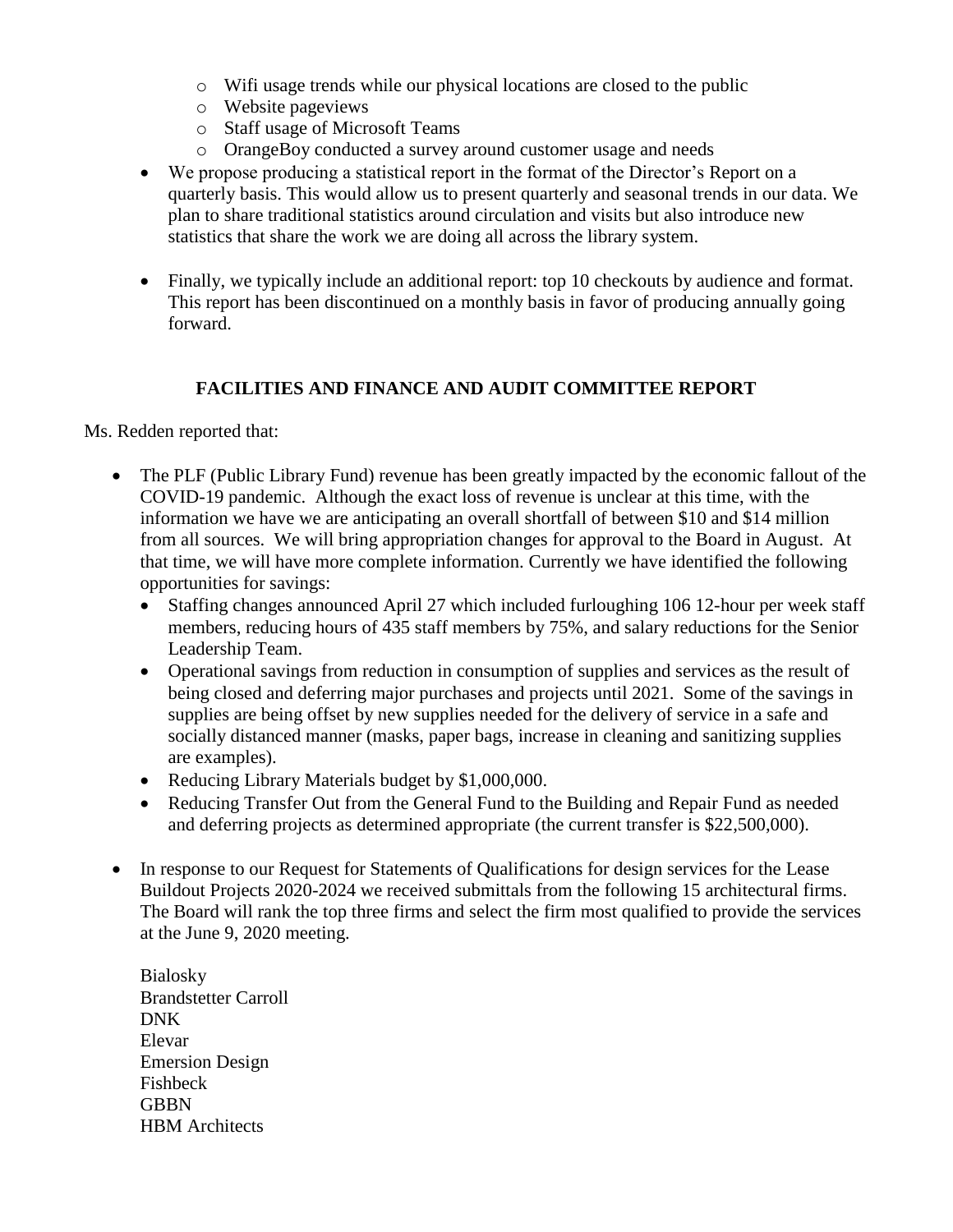Levin Porter Architects MSA Design PWWG SHP Triad VSWC Williams Architects

• In response to our Request for Statements of Qualifications for design services for the Main Library Project, we received submittals from the following 6 architectural firms. The Board will rank the top three firms and select the firm most qualified to provide the services at the June 9, 2020 meeting.

Champlin Architecture Elevar Emersion Design **GBBN** Triad Williams Architects

This project was originally scheduled to begin in the second half of 2020, but is currently being deferred for evaluation as part of the 2021 budget in order to make up the projected budget shortfall.

- Library staff continues to work with Fishbeck, Megen Construction and Interior Project Management on the addition and renovation of the Walnut Hills Branch. The team is working diligently to keep the project within budget while incorporating the Next Gen Library concept identified in the facility master plan. We hope to have designs to present in the next few months.
- As previously mentioned, there are 8 locations that have been prioritized for carpet and paint during the first half of the FMP 2020-2024. These include Anderson, Corryville, College Hill, Elmwood Place, Green Township, Groesbeck, Madeira, and Sharonville.

The work was completed at Elmwood Place in March. The work at College Hill and Madeira was put on hold when the stay at home order was put in place. Both of these will be moving forward during May and into June. All of the materials and equipment are in house. Once the reopening plan is in place and implemented and the budget review is complete, Library staff will review plans for additional branches.

• Committee member Diane Cunningham Redden recently shared with Library staff planning that was being done in Blue Ash. We will research opportunities for the Library to be involved in this project.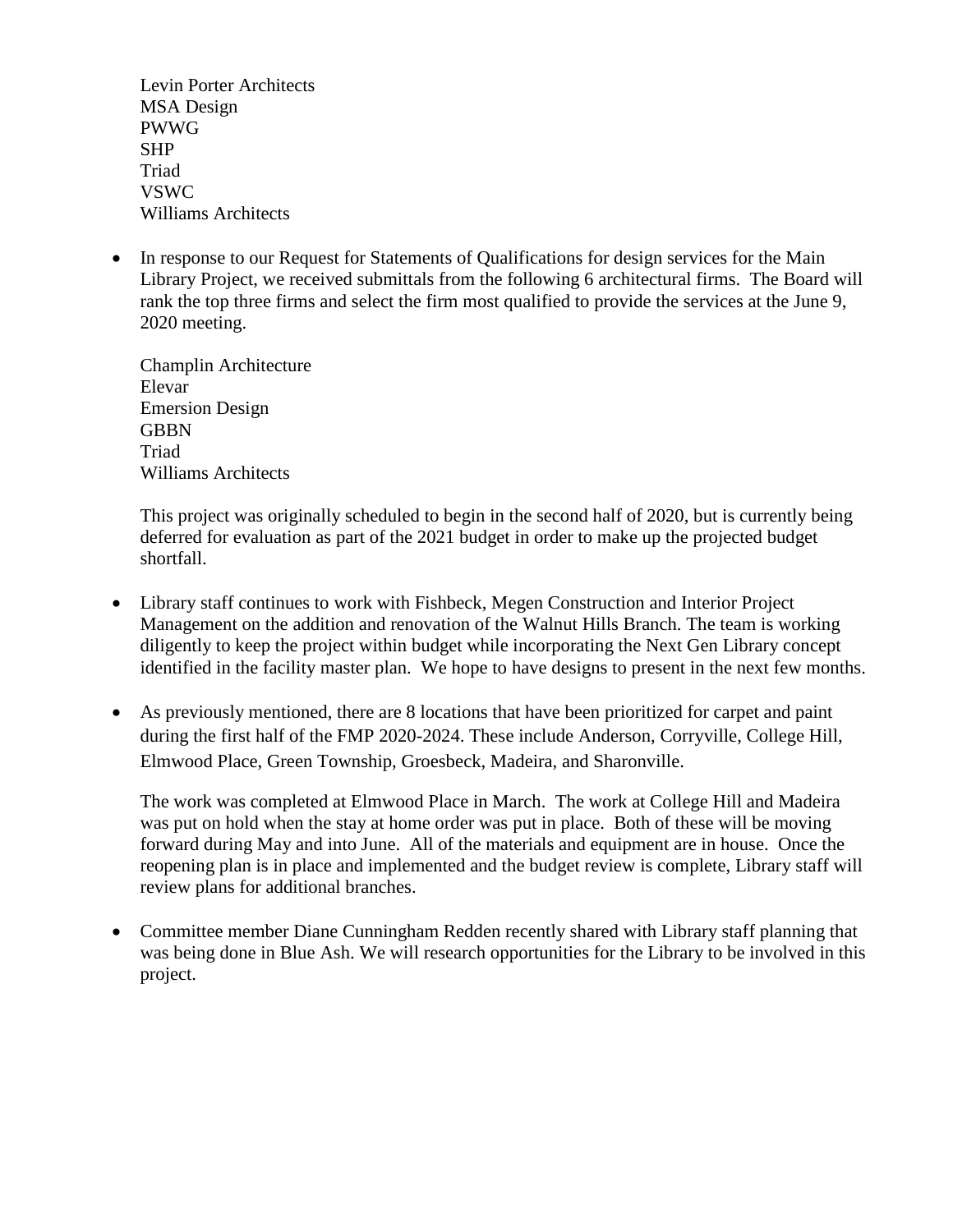#### **HUMAN RESOURCES COMMITTEE REPORT**

Ms. Allen reported that:

- April 21 was National Library Workers Day, where we celebrate and recognize all library workers. This is a day that communities across the country recognize the valuable contributions made by library employees. National Library Workers Day honors our staff for their commitment to serve with excellence. This year, all staff had any existing overdue fines removed from their cards and the Staff Morale Team sponsored fun, virtual activities throughout the week, encouraging staff to take part in the celebration.
- The Library's ArtsWave Annual Community Campaign ended on March 6. We are thankful to staff who contributed a total of \$2,973 during this year's campaign.
- On Tuesday, May 12, 2020, Human Resources Director, Kyla Hardin, received notice that the OCRC charge filed by former employee, Vincia Rountree, has been dismissed.

#### **OPERATIONS COMMITTEE REPORT**

Ms. Redden introduced :

• Regional Manager, Kathy Taylor talked about co-chairing the fourteen-person committee that is creating the Library's Resiliency Master Plan. In recognition of the rapidly changing situation brought about by COVID-19, the Library's plan is divided into four tiers of service that can be enacted or suspended at different points in the recovery process, based on the best available information about protecting the health and safety of customers and staff. The Library is currently moving into Tier 2 with the reactivation later this month of drive-thru service at Covedale, Groesbeck, Harrison, Reading, and the Main Library, and curbside service at Blue Ash, Loveland, and Symmes.

Ms. Redden reported that:

- The Library's call, chat and email center, the Virtual Information Center (VIC), has provided daily service for Library customers throughout the Library's closure of in-person service caused by COVID-19. The VIC's capacity for handling customer questions and needs was expanded by training and providing necessary hardware and software to branch and Main Library staff. In compliance with Ohio's stay-at-home orders, staff fulfilled VIC duties while working remotely since Monday, March 16. To the best of our knowledge, among the Library's peers, only Los Angeles Public Library has been able to offer comparable, uninterrupted service.
- The first phase of the Collection Update was nearly completed before the Library closed to the public on March 13. The first round of material was removed from the Popular Library stacks, and the team from Information and Reference has developed a workflow with the Friends and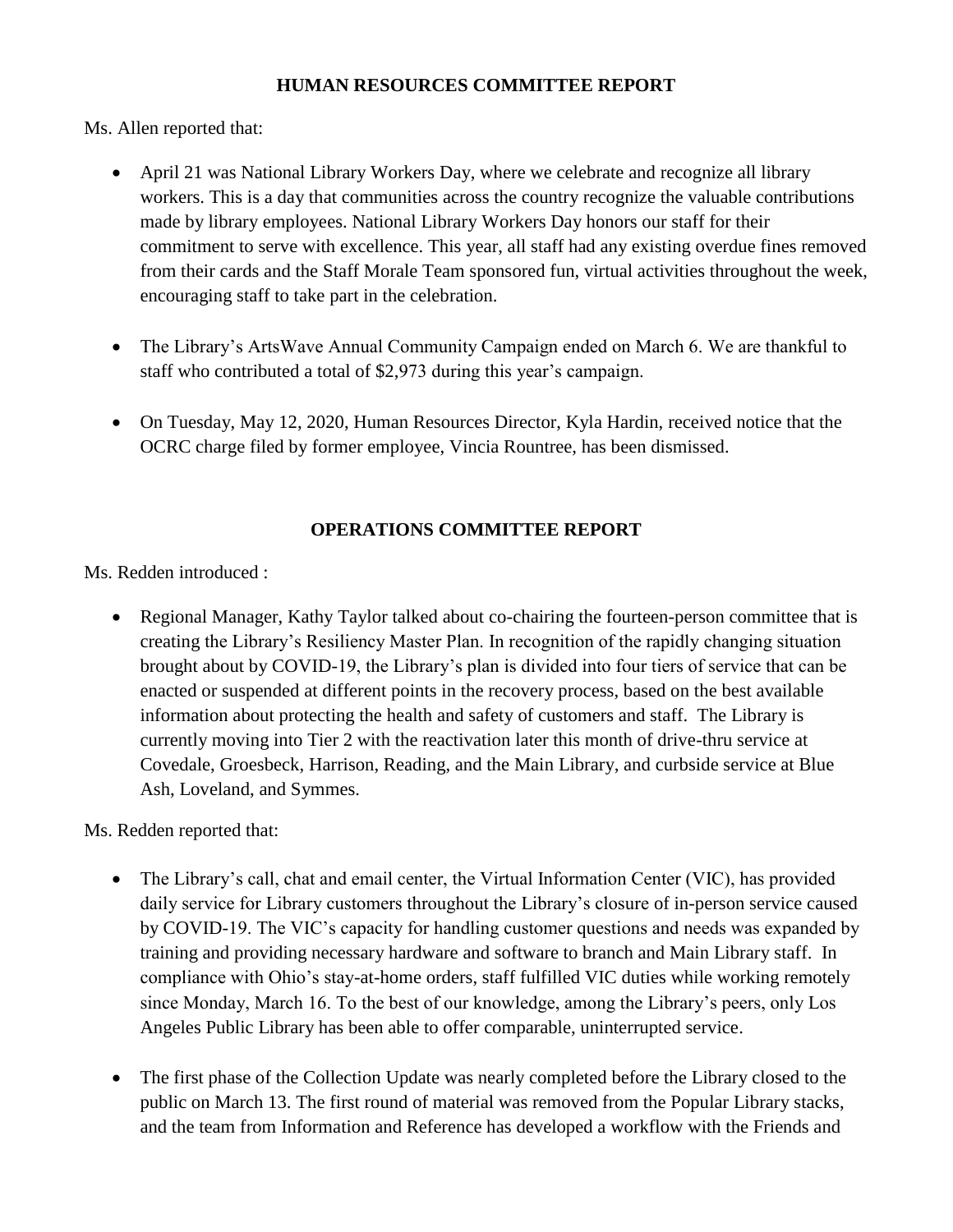Facilities, and is prepared to complete its first-round review when staff are again able to work within the Main Library. The Library is grateful to consultant Angela Farmer for her guidance in establishing the review process and her expertise in helping multiple parties to coordinate in this complex and exacting undertaking.

• The Reading Chamber of Commerce teamed up with Partech Lighting of Reading to send a thank you to first responders and essential workers.The Reading Branch is directly across the street from Partech Lighting and proved an ideal place to shine a light projection. During the week of April 24 from 8:30–11:30 p.m. each night, images shone on the building representing first responders and a scrolling message that read, "The Reading Chamber of Commerce would like to thank our first responders and all essential employees during this time."

#### **STRATEGY COMMITTEE REPORT**

Mrs. LaMacchia reported that:

- We are now in the final stage of the new brand identity planning. Robust brand guidelines have been developed, and the Marketing team is scheduled for brand training on May 14. The plan is to launch the new brand simultaneously with the new web site on Monday, August 3. We are working with LPK on the best method to unveil the new brand identity and to train staff virtually on the new identity. The new look and feel has been applied to the new BiblioCommons web site, and Strategy is working with LPK on a roll-out plan for BiblioCommons and the new brand for the public.
- Since the Library's closure to the public due to the COVID-19 pandemic, Elaine Fay, Government Relations Coordinator, has been emailing elected officials weekly to share statistics and information about how the Library is continuing to serve the public while our doors are closed temporarily, including:
	- Getting in touch with state, county and city health care contacts to offer the Library's services in making personal protective equipment (PPE).
		- o So far, the staff at the St. Bernard and Loveland branches have made over 400 cloth masks for TriHealth.
	- Encouraging elected officials to record a storytime for the Library to post online and share with customers. To date we've received recordings from:
		- o Cindy Abrams
		- o Sherrod Brown
		- o Steve Chabot
		- o Jessica Miranda
		- o Rob Portman
	- Working with the Marketing Department to encourage community members to complete their Census questionnaire
	- Monitoring state and local governmental announcements and updates daily and compiling them for senior leaders to use to inform decision making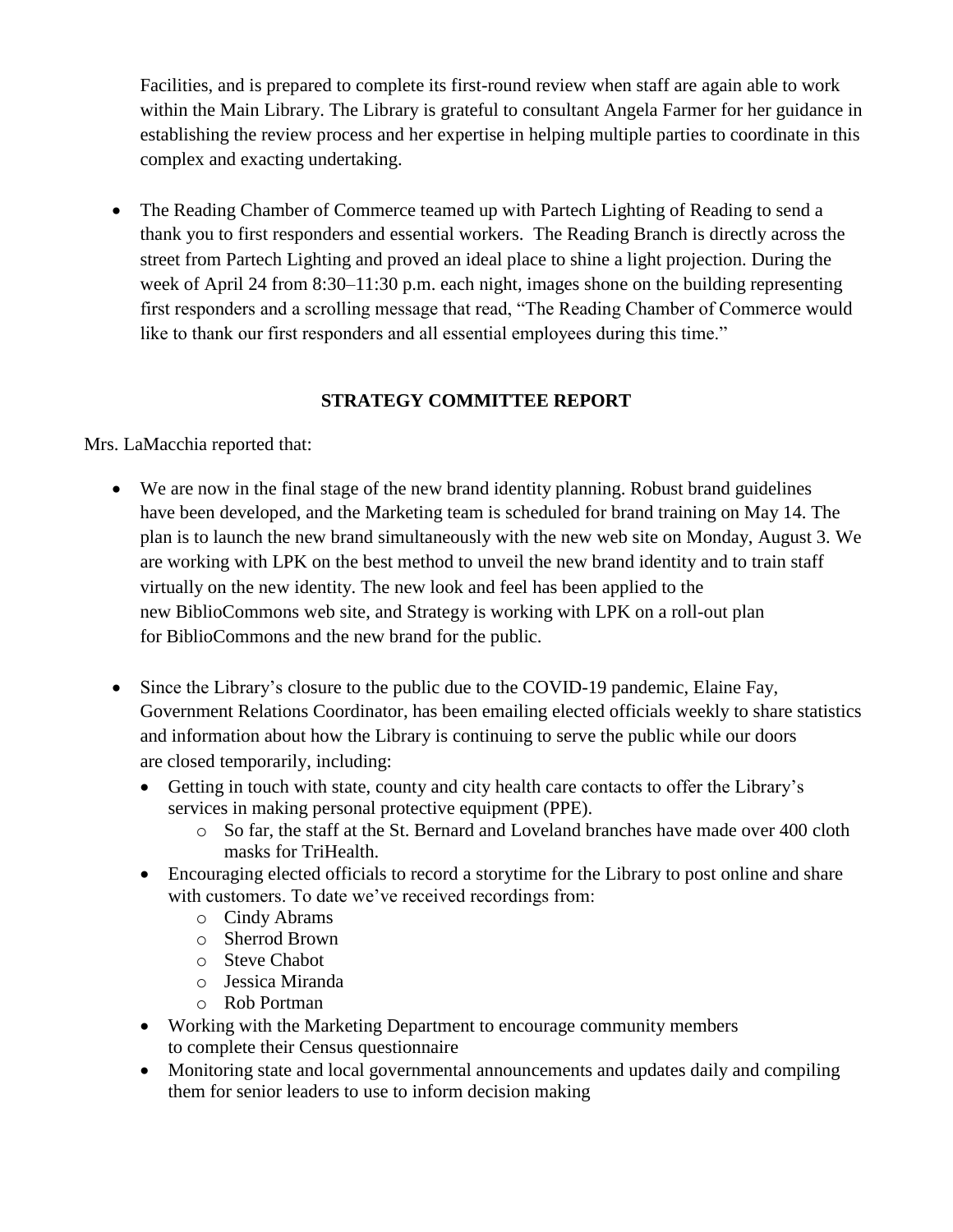- Staying in regular communication with the American Library Association and the Ohio Library Council, and providing examples of how the Library is serving the community during the pandemic
- Supporting all staff with raising awareness about the Library's contributions to the community during the pandemic, by creating five key messages for staff to share out through their networks
- Once the Facility Master Plan (FMP) was released in full in January, the Library began plans to raise public awareness about the plans. In-person information sessions were scheduled for each of the five planning zones**.** Before the Library closed to the public, we had completed the sessions for the Northeast and Southeast Planning Zones. The remaining three sessions will be rescheduled and either held virtually or in-person at a time that it becomes safe to do so. In addition, the Library received just over 100 customer calls and emails from the Blue Ash community about the recommendation for their branch presented in Part II of the FMP. To address those questions and concerns in a coordinated and timely manner the Library also held information sessions at Blue Ash on February 21 and 22.
- Strategy has been in regular contact with community agencies and organizations throughout the pandemic, including sending weekly emails highlighting new resources or services to our list of over 200 community contacts. Staff continue to attend community meetings, such as those held by 3CDC, in a virtual format. The Library has strived to meet specific requests from the community, including:
	- Providing school supplies and learning materials to Cincinnati Public Schools for inclusion in the Learning Packets they distribute weekly to students
	- Providing 990 books to the Cincinnati Recreation Center for inclusion in the Rec to Go bags they distribute to youth every two weeks
	- Translating our COVID-19 related resource guides into Spanish
	- Leveraging our social media presence to raise awareness about a specific agency's services and resources
	- Seeking solutions for providing Internet connectivity to students and job seekers
- On April 6 Maggie Killman, who most recently worked at the Shaker Heights Public Library outside of Cleveland, started with PLCH as the new manager for the Lifelong Learning department, formerly called the Programming department. The department was re-focused to position the Library to better address evolving community needs and will coordinate a variety of learning opportunities across the system, that address issues such as early literacy, student success, workforce development, and more.

Virtual Programming and Services since March 13 closure: Over the past two months, the Library has been steadily building its capacity to provide programs and services in an online environment. We have also reached out to city and county organizations that are providing live programs, so that we can coordinate our efforts to maximize resources and to ensure strong participation from the community.

- 26 live online events
	- o Average 25 audience participants for Facebook live-streamed events. The videos are also archived afterwards for on-demand viewing.
	- o Includes ESOL (English to Speakers of Other Languages) conversation groups
	- o Includes "Lunch & Learn" series that focuses on workforce development
- 158 videos created (94 of which are storytimes)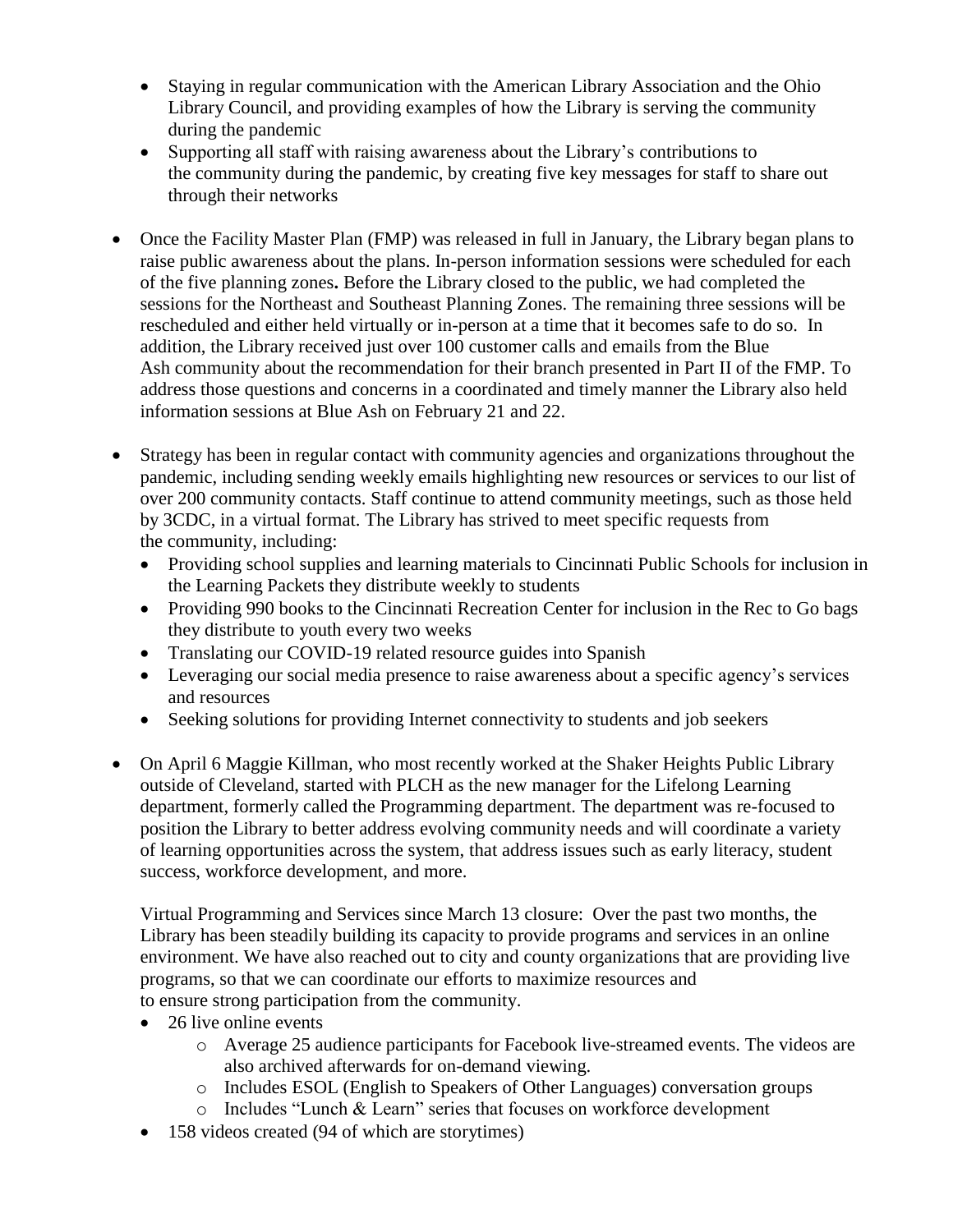- YouTube usage statistics:
	- o 1.2 thousand hours watched
	- $\circ$  +200 new channel subscribers
	- o 284% increase in views
	- o 184,000+ thousand impressions, up 31%
- 141 Virtual Appointments (30 minutes)
	- o 35 directed to the Adult Learning Center (ALC) for unemployment issues, job applications, resumes, food assistance
	- o 37 directed to Information & Reference for unemployment/job help and general information questions
	- o 67 directed to ALC for adult literacy and life skills
	- o 2 directed to the social worker
- Summer Learning: Discover Summer: We are adjusting plans for summer learning so that we can continue to offer robust resources and opportunities, but in a way that provides flexibility given the uncertain environment brought on by the pandemic. Overall, the goal is to provide a mix of online and print resources and services to accommodate families with differing levels of access to and expertise with digital tools and technology. At this time we are focusing our efforts on:
	- Creating and distributing summer activity booklets for the following age ranges: prekindergarten, elementary school, middle school and high school. Families with prekindergarteners will also receive an early literacy calendar. Each booklet will include do-athome STEM (science, technology, engineering and math) activities as well as a page to track the number of minutes each day a young person spends reading and learning.
	- Planning virtual programs and events to take place daily throughout the summer. If it becomes safe to do so later in the summer, we may consider some in-person, small group activities.
	- Creating a robust web presence and engagement tool. Besides offering a web site with resources, this year we are piloting an engagement tool called BeanStack, which works via a mobile app and online. Parents can use it to track their child's reading and learning, find and share reading recommendations, and more.
	- Beginning June 1, families can pick up the activity booklets as well as a free book from branch drive-thrus or curbside pick-up. Virtual programs are being added to the online calendar as they're confirmed.

#### **TECHNOLOGY COMMITTEE REPORT**

#### Ms. Redden reported that:

• The Information Technology Security Team has rolled out a product called Ironscales to the Library. Ironscales is another security measure taken to prevent a breach of our computer network. A breach could result in ransomware or other malicious action locking our computers and network. While no measures are totally failsafe, Ironscales helps identify and eliminate phishing attempts (the fraudulent practice of sending emails purporting to be from reputable companies in order to induce individuals to reveal personal information, such as passwords and credit card numbers) and includes the ability of staff to flag suspicious emails.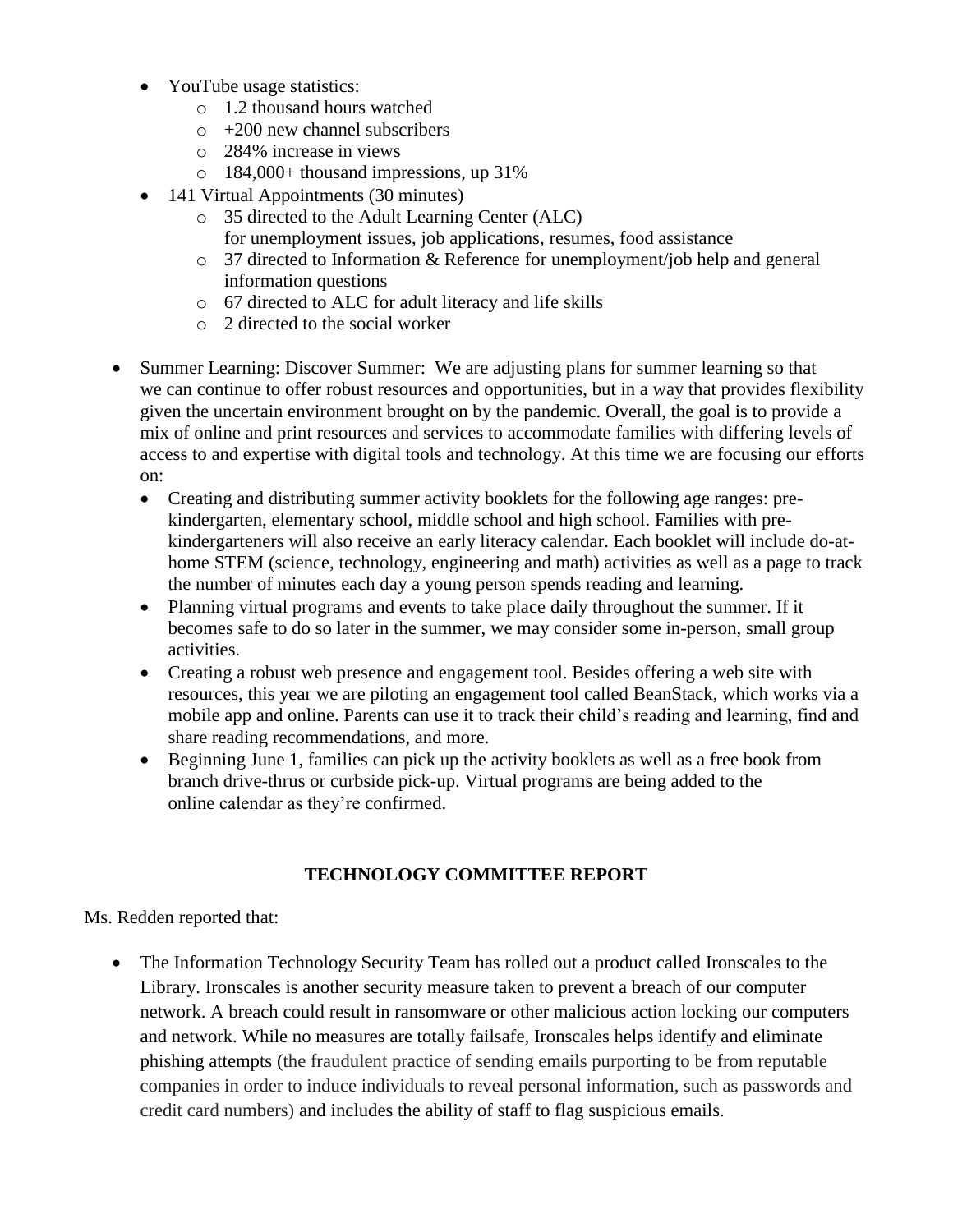• New training and launch dates have been identified for BiblioCommons, the new suite of stateof-the-art online services that our customers will utilize to access our online catalog, webpage and app. Originally planned for a late May launch, we have adjusted our timeline due to the pandemic. Staff training will commence the week of June 8, and continue until mid-July. Starting July 13, there will be a three-week public preview in which we will collect feedback to refine the customer experience. The target date for a full public launch is August 3.

### **DEVELOPMENT COMMITTEE REPORT**

Mrs. LaMacchia reported that:

- The Library Foundation planned a variety of spring time fundraising activities. Given the pandemic, these plans were scaled back to be more mission focused and directed to support the library's programs. The following donors have made significant contributions or pledges to support the Library since February: Duke Energy Foundation, Marge and Charles J. Schott Foundation, The Johnson Foundation, TriHealth, Cincinnati Children's Hospital Medical Center and Messer Construction. Additional grant funding requests have been submitted and are under review. In celebration of National Library Week, a virtual fundraising campaign was held. The total gifts raised through this effort were 66% higher than in 2019.
- Results from the Friends' Winter sale (February 6th 9th) were higher than previous sales during this period. In mid-March, the Friends' Warehouse and Bookstore closed to the public and has not reopened yet for business. The June sale has been cancelled and the Friends' are working to introduce a curbside sales model later this month. Despite these COVID-19 related challenges, the Friends' board approved funding for the Library at only a slight decrease (15%) from 2019. This mission focus support is critical for the continuation of the library's summer program.
- Ms. Brehn-Heeger acknowledged the generosity of the Friend's support during these challenging times and thanked them for their continued support of the Library.
- The Anderson Township Library Association has cancelled their June sale and is looking to reschedule for later in 2020.

## *CONSENT AGENDA ITEMS*

Mrs. LaMacchia moved the Board approve the consent agenda as follows:

- Minutes of the Regular Meeting held February 11, 2020.
- Minutes of the Special Meeting held April 27, 2020.
- Monthly Financial Reports for the periods ending February 29, 2020, March 31, 2020 and April 30, 2020.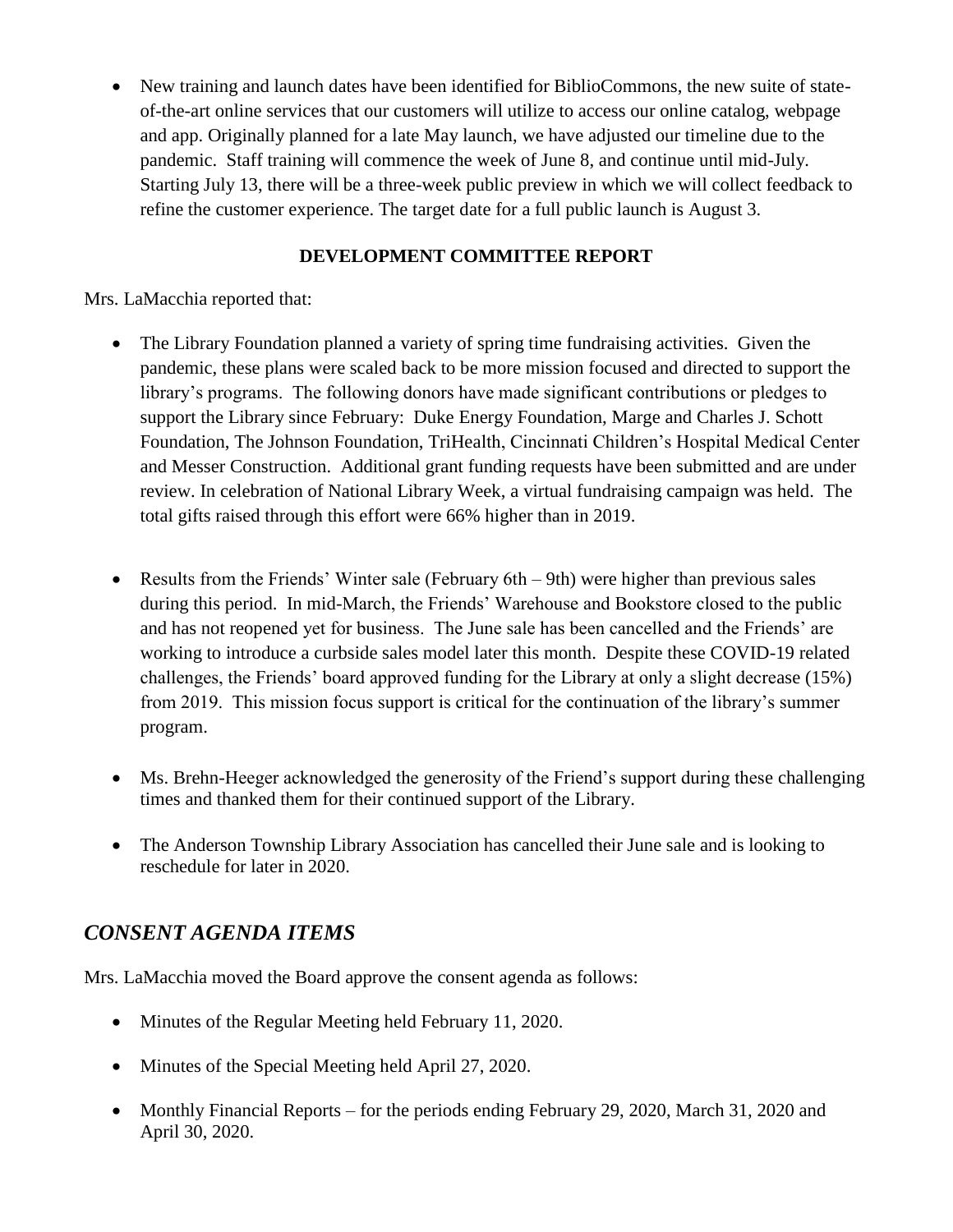- Marketing Board Report April 2020.
- Contributions, Gifts, and Donations February 2020 April 2020.

### CONTRIBUTIONS, GIFTS, AND DONATIONS RECEIVED GREATER THAN \$1000 February 1, 2020 - April 30, 2020

|         | 4/22/2020 Library Foundation  | Annual Mary S. Stern Lecture<br>distribution | 55,100.00 |
|---------|-------------------------------|----------------------------------------------|-----------|
|         |                               | Annual Eva Jane Romaine Coombe               |           |
|         | 2/14/2020 Library Foundation  | distribution                                 | 42,925.91 |
|         | 2/14/2020 Library Foundation  | <b>Support for Summer Adventure</b>          | 34,405.94 |
|         | 2/14/2020 Library Foundation  | <b>Annual Caldecott Gift</b>                 | 1,000.00  |
|         | 2/14/2020 Library Foundation  | Support for Summer Adventure - Cheng         | 1,000.00  |
| various | Friends of the Public Library | <b>Support for Programs</b>                  | 33,123.25 |

• Personnel Change Report reflects changes through March 21, 2020.

#### **Personnel Change Report**

| <b>ACTION</b> | <b>FULL NAME</b>                     | <b>AGENCY</b>                                      | <b>JOB TITLE</b>                                          | <b>FTE</b> | <b>GRADE</b> | <b>EFFECTIVE</b><br><b>DATE</b> |
|---------------|--------------------------------------|----------------------------------------------------|-----------------------------------------------------------|------------|--------------|---------------------------------|
| Appointment   | Brigger, Jessica M                   | Monfort Heights Branch                             | <b>Library Services Assistant</b>                         | 0.50       | 03           | 01/26/2020                      |
| Appointment   | Hemphill, Michael R                  | Shipping & Receiving                               | <b>Truck Driver</b>                                       | 1.00       | 03           | 01/26/2020                      |
| Appointment   | Kinnen, Anna M                       | Pleasant Ridge Branch<br>Sorting & Materials       | Shelver                                                   | 0.30       | 01           | 01/26/2020                      |
| Appointment   | Pace-Scrivener, Luke G               | Retrieval                                          | Sorter                                                    | 0.50       | 01           | 01/26/2020                      |
| Appointment   | Owens, Delaney W                     | Hyde Park Branch                                   | Shelver                                                   | 0.30       | 01           | 01/26/2020                      |
| Appointment   | Thomas, Jessica R                    | Harrison Branch                                    | Shelver                                                   | 0.30       | 01           | 01/26/2020                      |
| Appointment   | Beck, Tyler D                        | <b>Facility Operations</b>                         | <b>HVAC</b> Technician                                    | 1.00       | 06           | 02/09/2020                      |
| Appointment   | Winters, Rachael D                   | <b>Service Operations</b>                          | Social Worker                                             | 1.00       | 07           | 02/09/2020                      |
| Appointment   | Abron, Khayla J                      | <b>Forest Park Branch</b>                          | Shelver                                                   | 0.30       | 01           | 02/09/2020                      |
| Appointment   | Ariail, Julianne M                   | Hyde Park Branch                                   | Shelver                                                   | 0.30       | 01           | 02/09/2020                      |
| Appointment   | Tackett, Jacquelyn A                 | Westwood Branch                                    | <b>Library Services Assistant</b>                         | 0.50       | 03           | 02/09/2020                      |
| Appointment   | Ramsey, Marie L                      | <b>Clifton Branch</b>                              | Shelver                                                   | 0.30       | 01           | 02/09/2020                      |
| Appointment   | Donley, Hannah G                     | <b>Youth Services</b>                              | Homework Help Aide<br>Senior Library Services             | 0.30       | 01           | 02/23/2020                      |
| Appointment   | Eyre, Carolyn M                      | <b>Youth Services</b>                              | Assistant                                                 | 0.50       | 04           | 02/23/2020                      |
| Appointment   | Thompson, Joseph M<br>Wooden-Perdue, | Shipping & Receiving                               | <b>Truck Driver</b>                                       | 1.00       | 03           | 02/23/2020                      |
| Appointment   | Hediah E                             | <b>Walnut Hills Branch</b><br>Education & Homework | <b>Library Services Assistant</b><br>Education & Homework | 0.50       | 03           | 02/23/2020                      |
| Appointment   | Rodner, Julia E                      | Support                                            | <b>Support Assistant</b>                                  | 0.60       | 04           | 02/23/2020                      |
| Appointment   | Ware, Jamari D                       | Covedale Branch                                    | Shelver                                                   | 0.30       | 01           | 02/23/2020                      |
| Appointment   | Enginger, Katelyn M                  | North Central Branch                               | Shelver                                                   | 0.30       | 01           | 03/08/2020                      |
| Appointment   | Farhood, Laila K                     | <b>Anderson Branch</b>                             | Library Services Assistant                                | 0.60       | 03           | 03/08/2020                      |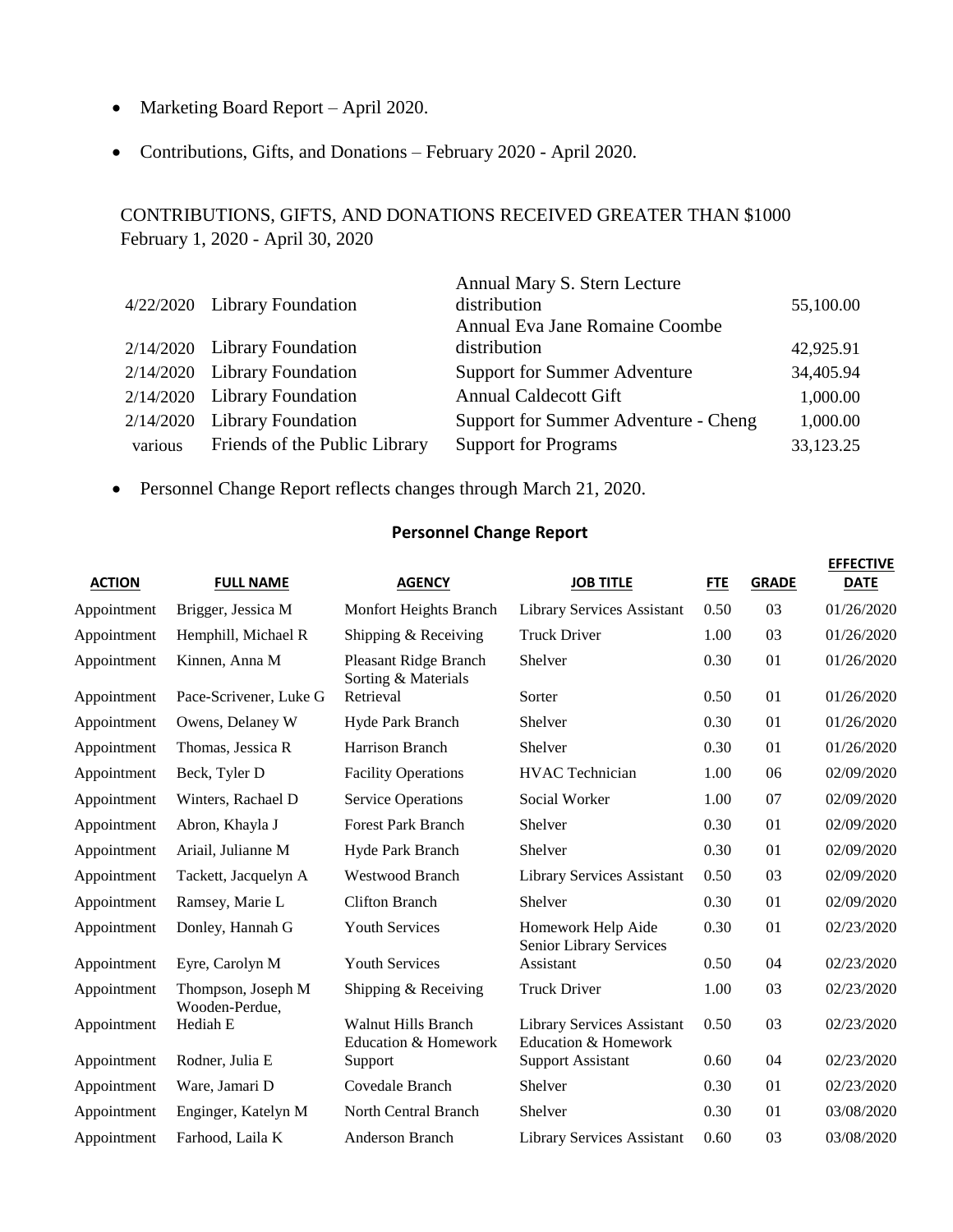## **Personnel Change Report**

| <b>ACTION</b> | <b>FULL NAME</b>                       | <b>AGENCY</b>                                       | <b>JOB TITLE</b>                                             | <b>FTE</b> | <b>GRADE</b> | <b>EFFECTIVE</b><br><b>DATE</b> |
|---------------|----------------------------------------|-----------------------------------------------------|--------------------------------------------------------------|------------|--------------|---------------------------------|
| Appointment   | Foreman, Elizabeth R                   | Marketing                                           | <b>Content Team Leader</b>                                   | 1.00       | 09           | 03/08/2020                      |
| Appointment   | Reeder, Abraham L                      | <b>Anderson Branch</b>                              | Shelver                                                      | 0.30       | 01           | 03/08/2020                      |
| Appointment   | Walters, Chelsea R                     | Madeira Branch<br>Virtual Information               | <b>Library Services Assistant</b>                            | 0.60       | 03           | 03/08/2020                      |
| Appointment   | Allen, Andrea N                        | Center                                              | <b>Library Services Assistant</b>                            | 0.50       | 03           | 03/08/2020                      |
| Appointment   | Randolph, Isabella J                   | Madeira Branch                                      | <b>Library Services Assistant</b>                            | 0.60       | 03           | 03/08/2020                      |
| Appointment   | Kollmann, Emily R                      | Madeira Branch                                      | <b>Library Services Assistant</b>                            | 0.60       | 03           | 02/23/2020                      |
| Appointment   | Siemer, Nicole K<br>Delgado-Rodriguez, | Miami Township Branch                               | <b>Library Services Assistant</b>                            | 0.50       | 03           | 02/09/2020                      |
| Appointment   | Annaliet                               | Norwood Branch                                      | <b>Library Services Assistant</b><br>Senior Library Services | 0.50       | 03           | 02/23/2020                      |
| Appointment   | Skilbeck, Carol L                      | Monfort Heights Branch                              | Assistant<br>Senior Library Services                         | 0.50       | 04           | 02/23/2020                      |
| Change        | Muenchen, Linda                        | Monfort Heights Branch                              | Assistant<br>TechCenter\Makerspace                           | 1.00       | 04           | 01/26/2020                      |
| Change        | Bruker, Edward D                       | Techcenter /Makerspace                              | Technician                                                   | 0.50       | 04           | 02/09/2020                      |
| Change        | Crisp, Dosani L                        | <b>Youth Services</b>                               | Shelver<br>TechCenter\Makerspace                             | 0.60       | 01           | 01/26/2020                      |
| Change        | Janneck, Margeaux A                    | Techcenter /Makerspace                              | Technician                                                   | 0.60       | 04           | 02/09/2020                      |
| Change        | Glemaker, Jacob M                      | <b>Pleasant Ridge Branch</b><br>Sorting & Materials | Teen Librarian                                               | 1.00       | 07           | 03/08/2020                      |
| Change        | Reynolds, Danielle M                   | Retrieval                                           | Page                                                         | 1.00       | 01           | 02/23/2020                      |
| Change        | Brown, Cheyanne N                      | Oakley Branch                                       | Shelver                                                      | 0.30       | 01           | 01/26/2020                      |
| Change        | Beatty, Rebecca L                      | <b>Symmes Township</b><br><b>Branch</b>             | Children's Librarian                                         | 1.00       | 07           | 02/09/2020                      |
| Change        | Barlage, Steven L                      | <b>Public Safety</b>                                | <b>Public Safety Specialist</b>                              | 1.00       | 05           | 01/26/2020                      |
| Change        | Causey, Stevie                         | <b>Public Safety</b>                                | <b>Public Safety Specialist</b>                              | 1.00       | 05           | 01/26/2020                      |
| Change        | Waldron, Joseph                        | <b>Public Safety</b>                                | <b>Public Safety Specialist</b>                              | 1.00       | 05           | 01/26/2020                      |
| Change        | Dunnigan, Leo D                        | <b>Public Safety</b>                                | <b>Public Safety Specialist</b>                              | 1.00       | 05           | 01/26/2020                      |
| Change        | Georgin, Gary E                        | <b>Public Safety</b>                                | <b>Public Safety Specialist</b>                              | 1.00       | 05           | 01/26/2020                      |
| Change        | Schwab, Robert A                       | <b>Public Safety</b>                                | <b>Public Safety Specialist</b>                              | 1.00       | 05           | 01/26/2020                      |
| Change        | Liu, Wei J                             | <b>Public Safety</b>                                | <b>Public Safety Manager</b><br>Public Safety Team           | 1.00       | 10           | 01/26/2020                      |
| Change        | Davis, Scott W                         | <b>Public Safety</b>                                | Leader                                                       | 1.00       | 07           | 01/26/2020                      |
| Change        | Hoang, Quoc                            | <b>Public Safety</b>                                | <b>Public Safety Specialist</b>                              | 1.00       | 05           | 01/26/2020                      |
| Change        | Noble, Eric N                          | <b>Public Safety</b>                                | <b>Public Safety Specialist</b>                              | 1.00       | 05           | 01/26/2020                      |
| Change        | Hobbs, Keith A                         | <b>Public Safety</b>                                | <b>Public Safety Specialist</b>                              | 1.00       | 05           | 01/26/2020                      |
| Change        | Guess, Michael D                       | <b>Public Safety</b>                                | <b>Public Safety Specialist</b>                              | 1.00       | 05           | 01/26/2020                      |
| Change        | Stahl, Gregory M                       | <b>Public Safety</b>                                | <b>Public Safety Specialist</b>                              | 1.00       | 05           | 01/26/2020                      |
| Change        | Morris, Christina A                    | <b>Public Safety</b>                                | <b>Public Safety Specialist</b>                              | 1.00       | 05           | 01/26/2020                      |
| Change        | Henry, Owen K                          | Marketing                                           | Web Developer<br>Temporary Line Assistant                    | 1.00       | 10           | 03/08/2020                      |
| Change        | Carroll, Bridget A                     | Cataloging & Processing                             | <b>Electronic Processing</b>                                 | 1.00       | 03           | 03/08/2020                      |
| Demotion      | McNabb, LeeAnn                         | Hyde Park Branch                                    | Library Services Assistant                                   | 0.50       | 03           | 03/08/2020                      |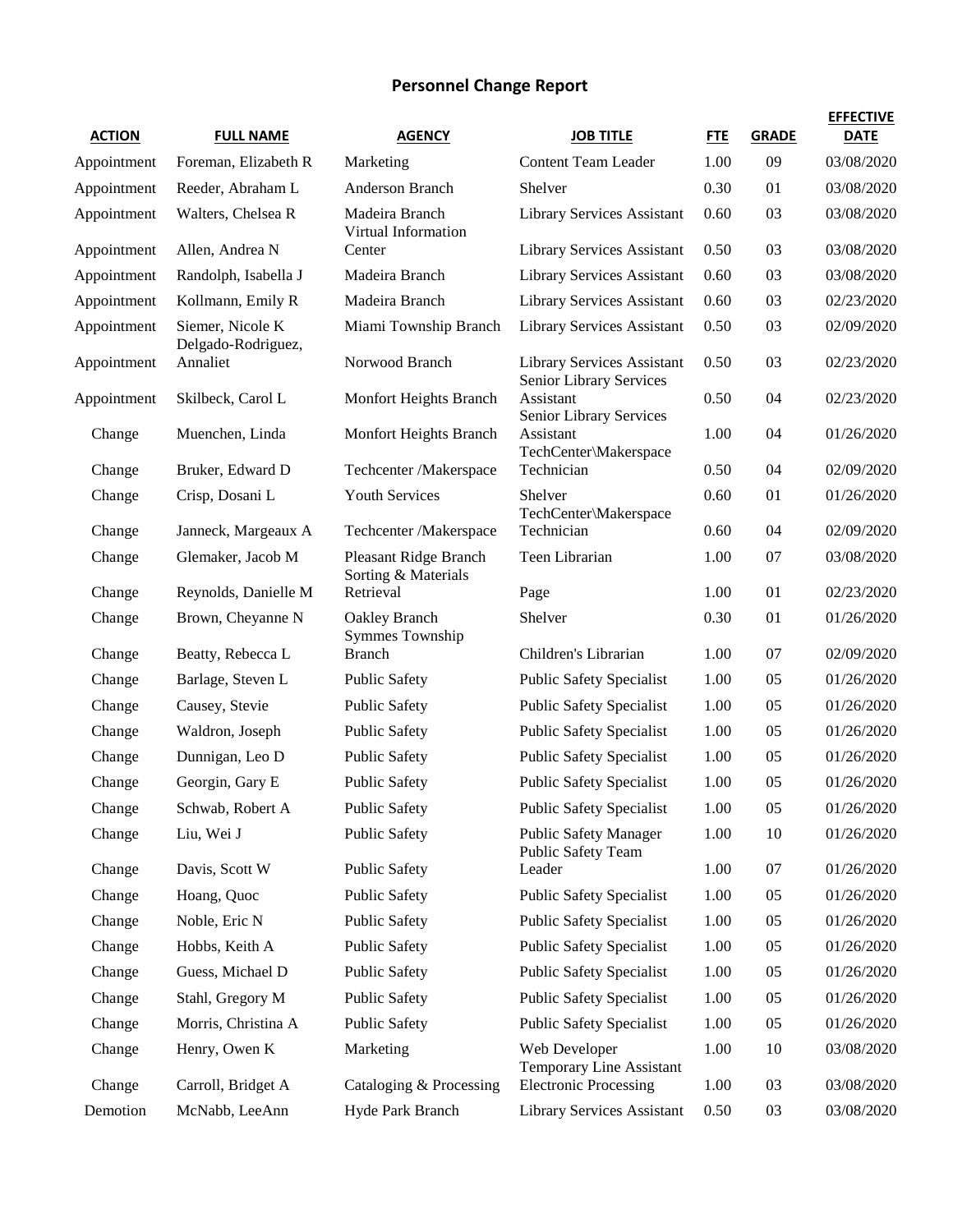#### **Personnel Change Report**

| <b>ACTION</b> | <b>FULL NAME</b><br>Gallagher-Sauter,       | <b>AGENCY</b>                                      | <b>JOB TITLE</b>                                      | <b>FTE</b> | <b>GRADE</b>   | <b>EFFECTIVE</b><br><b>DATE</b> |
|---------------|---------------------------------------------|----------------------------------------------------|-------------------------------------------------------|------------|----------------|---------------------------------|
| Demotion      | Bridgid K                                   | <b>Westwood Branch</b>                             | Children's Librarian                                  | 1.00       | 07             | 03/08/2020                      |
| Departure     | Bacon, Adrian P.                            | Madisonville Branch                                | Homework Help Aide                                    | 0.30       | 01             | 03/05/2020                      |
| Departure     | Hursh, Angela                               | Marketing                                          | <b>Content Team Leader</b>                            | 1.00       | 09             | 01/31/2020                      |
| Departure     | Ferguson, Corey L.                          | <b>Westwood Branch</b>                             | Children's Librarian                                  | 1.00       | 07             | 02/14/2020                      |
| Departure     | Ryan, Sarah E.                              | <b>Youth Services</b>                              | Teen Librarian                                        | 1.00       | 07             | 02/22/2020                      |
| Departure     | Adkins, Charles M.                          | <b>Maintenance Services</b><br>Virtual Information | Maintenance Technician                                | 1.00       | 05             | 03/06/2020                      |
| Departure     | James, Lisa L.                              | Center                                             | <b>Library Services Assistant</b>                     | 0.50       | 03             | 01/30/2020                      |
| Departure     | Gulick, Savannah L.                         | <b>Anderson Branch</b>                             | <b>Library Services Assistant</b>                     | 0.60       | 03             | 01/31/2020                      |
| Departure     | Arthur, Lillian G.                          | Madeira Branch                                     | <b>Library Services Assistant</b>                     | 0.60       | 03             | 02/15/2020                      |
| Departure     | Griffin, Michael B.                         | Popular Library                                    | Shelver                                               | 0.50       | 01             | 02/19/2020                      |
| Departure     | Randolph, Delia A.                          | Madeira Branch                                     | Library Services Assistant                            | 0.60       | 03             | 02/21/2020                      |
| Departure     | Phillips, Maddox T.                         | Norwood Branch                                     | Shelver                                               | 0.30       | 01             | 02/22/2020                      |
| Departure     | Tafari, Sesheta A.                          | <b>Avondale Branch</b>                             | <b>Library Services Assistant</b>                     | 0.60       | 03             | 03/14/2020                      |
| Departure     | Goodman, Patrick L.                         | Mt. Healthy Branch                                 | Children's Librarian                                  | 1.00       | 07             | 03/07/2020                      |
| Departure     | Ritchie, Victoria L.                        | Price Hill Branch                                  | Teen Librarian                                        | 1.00       | 07             | 03/11/2020                      |
| Departure     | French, Elyse                               | <b>Mariemont Branch</b><br>Virtual Information     | Children's Librarian<br>Senior Library Services       | 1.00       | 07             | 02/28/2020                      |
| Departure     | Whitney, Alexis D.                          | Center                                             | Assistant                                             | 0.60       | 04             | 02/29/2020                      |
| Departure     | Bellman, William J.                         | Anderson Branch<br>Sorting & Materials             | Library Services Assistant                            | 0.50       | 03             | 02/18/2020                      |
| Departure     | Thomas, Derrick J.<br>Toren-Jones, Katheryn | Retrieval                                          | Sorter                                                | 1.00       | 01             | 03/20/2020                      |
| Promotion     | J                                           | Norwood Branch                                     | Mid Size Branch Manager                               | 1.00       | 09             | 03/08/2020                      |
| Promotion     | Sebring, Tom R                              | <b>Outreach Services</b>                           | Library Services Assistant<br>Senior Library Services | 1.00       | 03             | 02/23/2020                      |
| Promotion     | Jariwala, Riya H                            | College Hill Branch                                | Assistant                                             | 1.00       | 04             | 02/23/2020                      |
| Promotion     | Shells, Rachelle D                          | College Hill Branch                                | Mid Size Branch Manager                               | 1.00       | 09             | 02/23/2020                      |
| Promotion     | Thompson, Victoria D                        | Cataloging & Processing                            | <b>Cataloging Assistant</b>                           | 1.00       | 03             | 02/09/2020                      |
| Promotion     | Miller, Jordan M                            | <b>Service Operations</b>                          | Floater                                               | 1.00       | 0 <sub>5</sub> | 01/26/2020                      |
| Promotion     | Zigelmier, Harry E                          | <b>Maintenance Services</b>                        | Maintenance Technician                                | 1.00       | 05             | 03/08/2020                      |
| Retirement    | Mussman, Jeffrey                            | Maintenance Services                               | Maintenance Technician                                | 1.00       | 0 <sub>5</sub> | 02/28/2020                      |

*01/26/20 - 03/21/20*

- Statistical Report for April 2020.
- Data Analytics Report for May 9, 2020.
- Investment Report (summary of invested balances) as of February 29, 2020, March 31, 2020 and April 30, 2020.